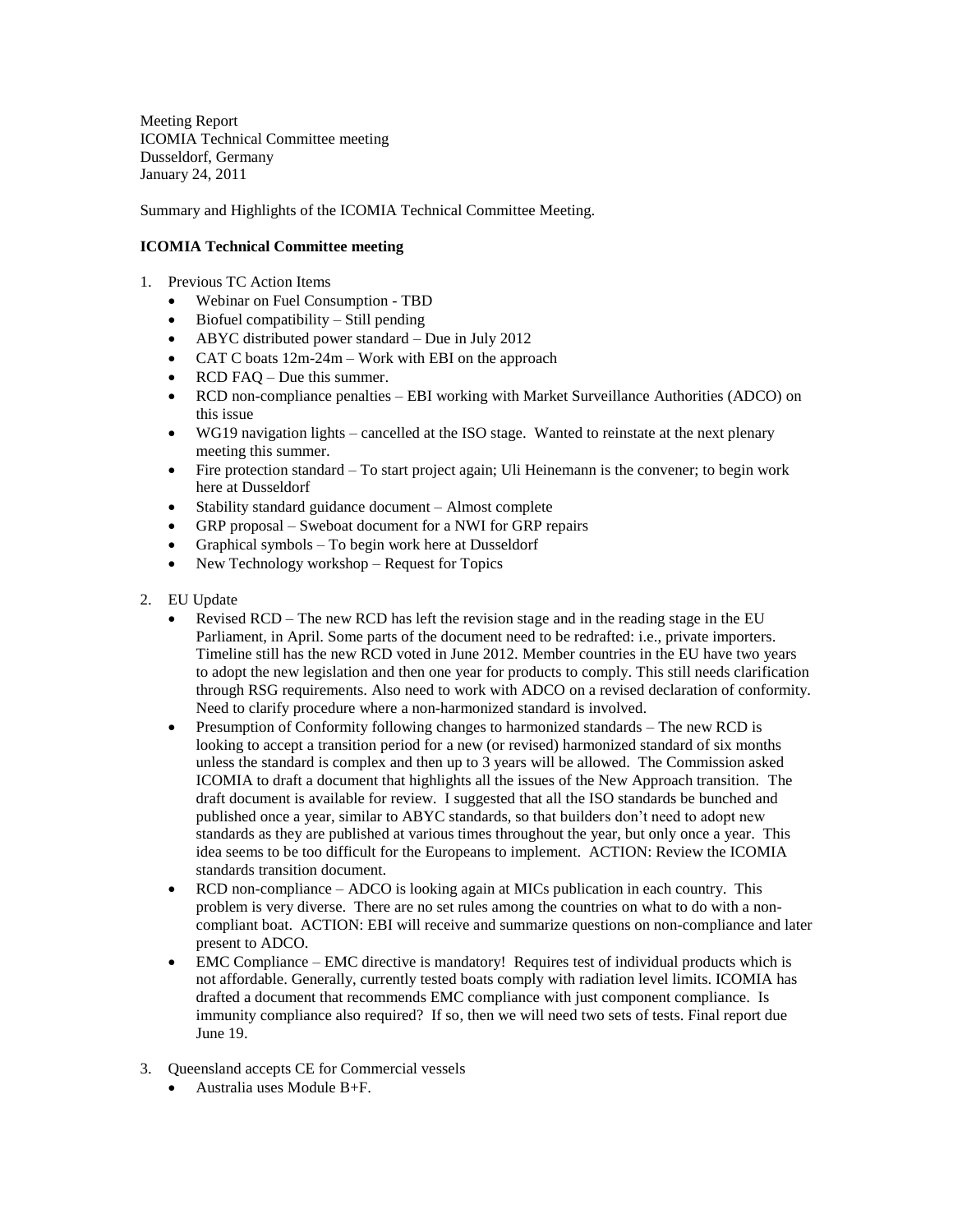- 4. IMO NOx Tier III
	- WG met after METS in Amsterdam. Reviewed all IMO documents and submitted comments. Dealing with exhaust catalyst requirements.
- 5. Standards updates
	- TC 188 Update
		- o Plenary meeting in Joure, the Netherlands, 25-29 June. ISO week at METS in Amsterdam. Ongoing discussions on meetings schedule. Most complaints come from the French.
		- o Latest ISO publications: CO Detectors, Field of Vision from the Helm, Inflatable boats,
		- o ISO Publications coming: ISO 12215-9, Sailing appendages, ISO 12217-1-3, Stability
		- o New ISO SubCommittee 3, Underwater acoustics. TC 188 wants to establish a liaison with this group. Need a vote.
		- o Implementing the process of accepting the simplified scantlings software.
	- NWI GRP repairs From Sweboat; proposal for a two-part standard, repair of hulls and then facility requirements and certification. Committee was split on this project and asked for more information.
	- Non-destructive GRP testing UCINA proposal for a standard on interpretation of NDT results. Includes repairer qualifications. Committee discussed a recent talk given at IBEX on this topic. The committee was not interested in supporting this project.
	- Fire protection ISO 9094 parts 1 and 2 was combined into one standard and was discontinued last year since it was radically changed. IMCI took over chair and revised the two parts into a single pre Paris standard. The WG will be meeting here at Dusseldorf.
	- Fuel hoses New hose test will be using a new fuel that is  $10\%$  ethanol (E10). The standard is at ISO Secretariat. The next meeting of this WG is scheduled for June. ISO wants the DIS completed this summer.
	- ICOMIA standards
		- $\circ$  Graphical symbols The ISO Graphical symbols group is handicapped by the onerous requirements of submitting a new graphical symbol. It is almost impossible to do so in ISO. This has driven ICOMIA to ask if there should be an ICOMIA Graphical Symbols standard. First meeting of this WG is in Dusseldorf. NMMA is the convener of this project.
	- Standards Harmonization No work done in this area since METS.
- 6. Technical Committee Business
	- Boat building/construction standard contract Germany has developed a model template of a builder/client contract that covers all German requirements. The TC discussed if this model can be extended to all ICOMIA members. Is the ICOMIA TARA committee a better place for this? The TC will begin this project by data gathering and briefing the Secr General; need direction on this project.
	- MIA Cooperation on technical seminars The TC still needs more MIA representation on the TC.
	- New Technology Workshop 2012 Looking for new topics for next METS in November 2012. Will not have a main theme but stay very general.
	- NMMA gave the committee a PowerPoint presentation on the NMMA certification program.
	- Finland reported that an imported boat with a PCA originally rejected by the ADCO in Finland was appealed to a higher Finish authority and the rejection was overturned.
- 7. The next meeting of the ICOMIA Technical Committee will be held in April 2012, at the ICOMIA Congress in Capetown, South Africa.

The information contained herein is prepared by NMMA staff and intended for informational purposes and informal background use only. It is not intended to serve as an official report of the meeting's proceedings, actions or outcomes. This unofficial summary prepared by NMMA staff is not intended to generate any action on the part of